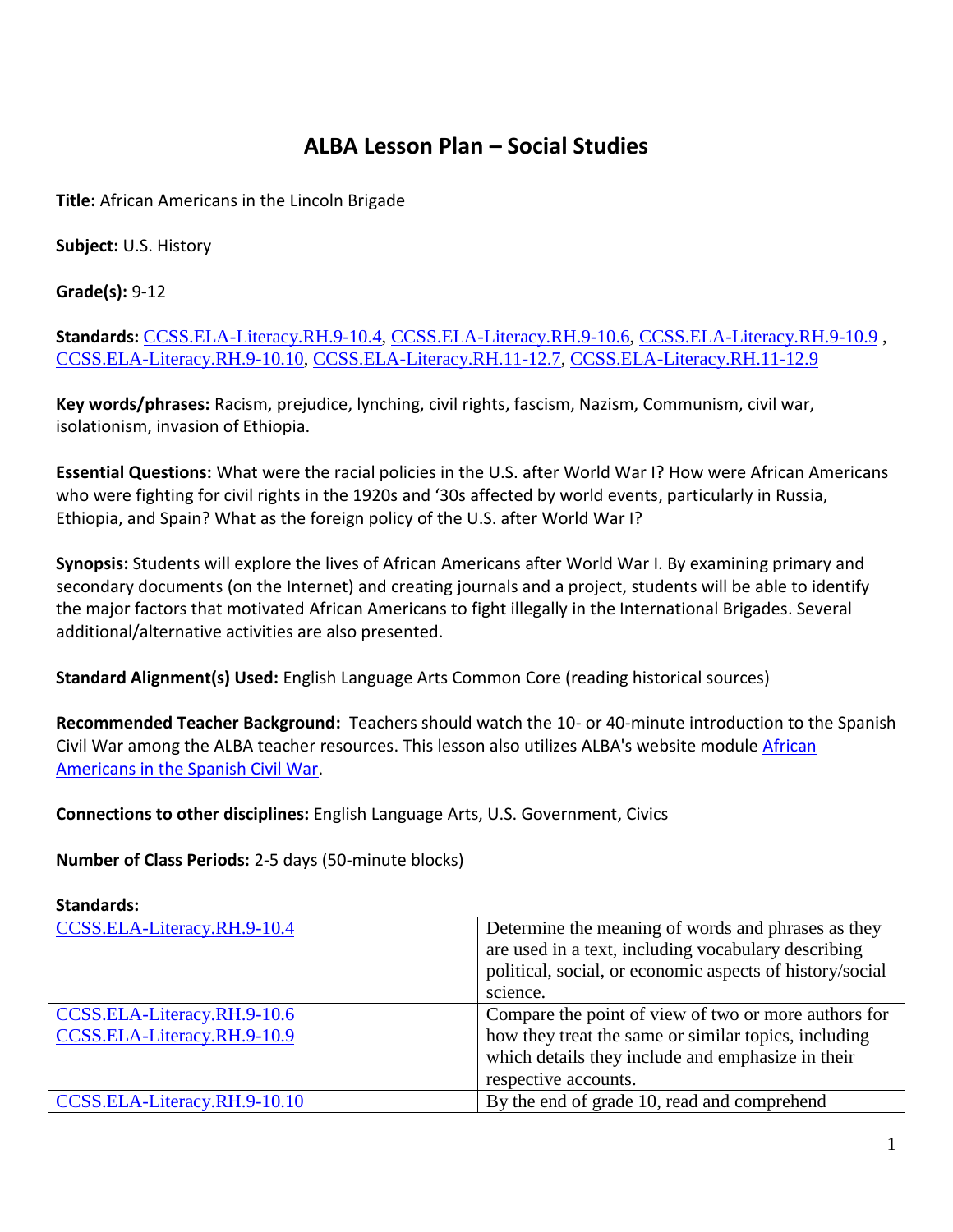|                              | history/social studies texts in the grades 9-10 text<br>complexity band independently and proficiently.                                                                                                         |
|------------------------------|-----------------------------------------------------------------------------------------------------------------------------------------------------------------------------------------------------------------|
| CCSS.ELA-Literacy.RH.11-12.7 | Integrate and evaluate multiple sources of information<br>presented in diverse formats and media (e.g., visually,<br>quantitatively, as well as in words) in order to address<br>a question or solve a problem. |
| CCSS.ELA-Literacy.RH.11-12.9 | Integrate information from diverse sources, both<br>primary and secondary, into a coherent understanding<br>of an idea or event, noting discrepancies among<br>sources.                                         |

**Primary Sources:**

- **Letter by Canute Frankson**
- **Excerpts of congressional testimony of Crawford Morgan**

### **Procedures**

Lead-In/Hook: Journal-writing assignment and discussion – *Why Fight: Would you ever join a fight that you did not start? Why? Under what circumstances do you voluntarily join in? What are the consequences of participating?*

- Have students share their answers in groups of two to four. Bring them back to a large group discussion and have students share two or three of their responses.
- Tell students that they will explore the response of the United State to similar questions as we begin our study of WWII. Review US foreign policy of isolationism and the rise of nationalism in Europe.

Pre-assessment and activation of prior knowledge: Review key words and phrases as needed.

## Step by Step:

(Day One, continued) Have students visit [www.alba-valb.org](http://www.alba-valb.org/) to read [Introduction to Spanish Civil War](http://www.alba-valb.org/resources/lessons/introduction-to-the-spanish-civil-war/spain-in-1931) – Students can pair up to answer the following questions.

- a. What led to the Civil War in Spain?
- b. What countries supported the Spanish Republic?
- c. What countries supported Franco and his rebellion troops?
- d. What foreign policy stance did President Roosevelt and the United States take? Describe the purpose of Roosevelt's [1937 Quarantine speech.](http://www.teachingamericanhistory.org/library/index.asp?document=956)
- e. What were the International Brigades? [\(Formation of the Lincoln Brigades\)](http://www.alba-valb.org/resources/lessons/introduction-to-the-spanish-civil-war/the-formation-of-the-international-brigades)
- f. What is the [Neutrality Act](http://www.teachingamericanhistory.org/library/index.asp?document=1564) of August 31, 1935?
- g. *"The outbreak of the Spanish Civil War intensified conflicts between Nazi and Fascist expansion in Europe and the efforts to preserve democratic governments*" Do you believe this statement is true? Explain.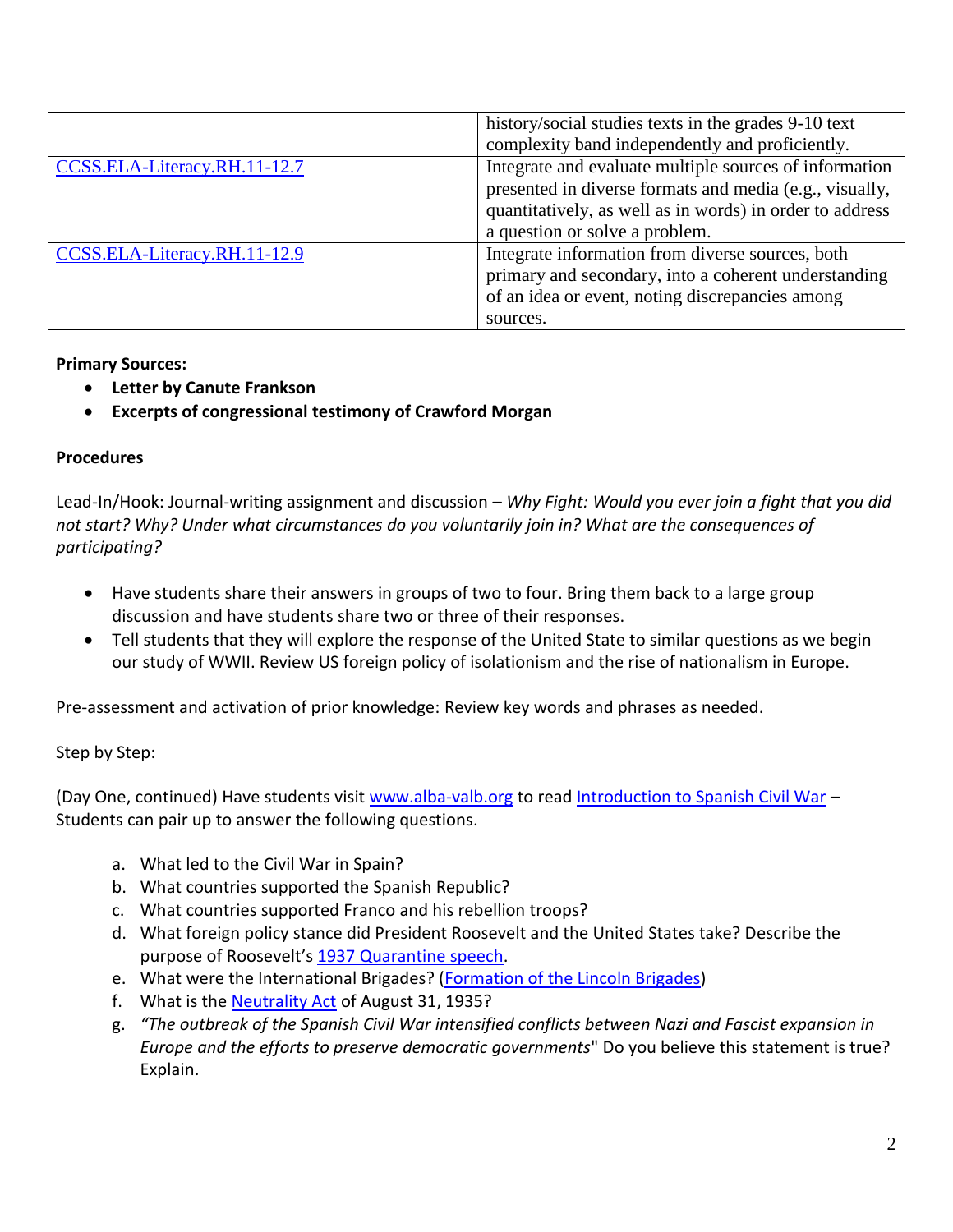(Day Two) What was life like for African Americans in the 1930s? Have students prepare for this lesson by visiting [www.alba-valb.org](http://www.alba-valb.org/) to read [African Americans and the Spanish Civil War.](http://www.alba-valb.org/resources/lessons/african-americans-in-the-spanish-civil-war/the-war-in-spain) Students can also read an overview of [Race Relations in the 1930's and 40's](http://www.loc.gov/teachers/classroommaterials/presentationsandactivities/presentations/civil-rights/learn_more.html) at the Library of Congress' American Memory site.

In class, have students develop *talking heads* or *sensory figures* to help brain storm experiences of African Americans during this time.

- Sensory figures stick figure with lines coming from mouth, eyes, head, ears, fingers and heart. From each of these lines the students write descriptive terms of what the individual feels, touches, sees, says, hears etc. at work, at home and on the streets.
- Talking head drawing the profile of an individual, the student fills the head with thoughts the individual would have during this time period and speech bubbles indicating what the individual would say.

After completing this task have students meet in groups of four to share work. Bring back to the large group. Based on students' responses, draw a web on the board listing the realities of life for African Americans during 1930s. Have students copy into notes. Tell students that of the 35,000 men and women who joined the International Brigades, around 90 were African Americans. (Students can also search the ALBA Volunteers Database for [African Americans,](http://www.alba-valb.org/volunteers/browse/?q=%22african%22&option=SearchableText) noting demographic information such as where they lived, their marital status, and what jobs they had at home and as brigade volunteers.)

## **Journal Writing: Why do you think African Americans joined the fight in Spain?**

Have students share with groups and then with the whole class.

Explain: Today we will try to explore what motivated these brave young men and women to volunteer to fight a war thousands of miles from home.

With students in groups of two, distribute a letter by Canute Oliver Frankson (Appendix 1) and the congressional testimony of Crawford Morgan (Appendix 2). Both letters are preceded by biographical sketches of Frankson and Morgan that may also provide important insight. Ask student pairs to read the letters and list the reasons why these men chose to volunteer. Share findings with larger groups.

1. Closure: Students will learn about the 1950s and '60s civil rights movement, including Supreme Court decisions and legislation that was created as a result of intense protest to foster public awareness of our country's gross inequality. But much of the groundwork for  $20<sup>th</sup>$  century civil rights was laid earlier by black soldiers who fought bravely in World War I, the Spanish Civil War and World War II.

**Differentiation/Enrichment:** Students can complete the following activities or an adaptation of them.

**Newspaper Assignment:** Introduce newspaper assignment on *African Americans and the Spanish Civil War*, using ALBA **Student Handout -** [African Americans and the Spanish Civil War.](http://www.alba-valb.org/resources/lessons/african-americans-in-the-spanish-civil-war/the-war-in-spain)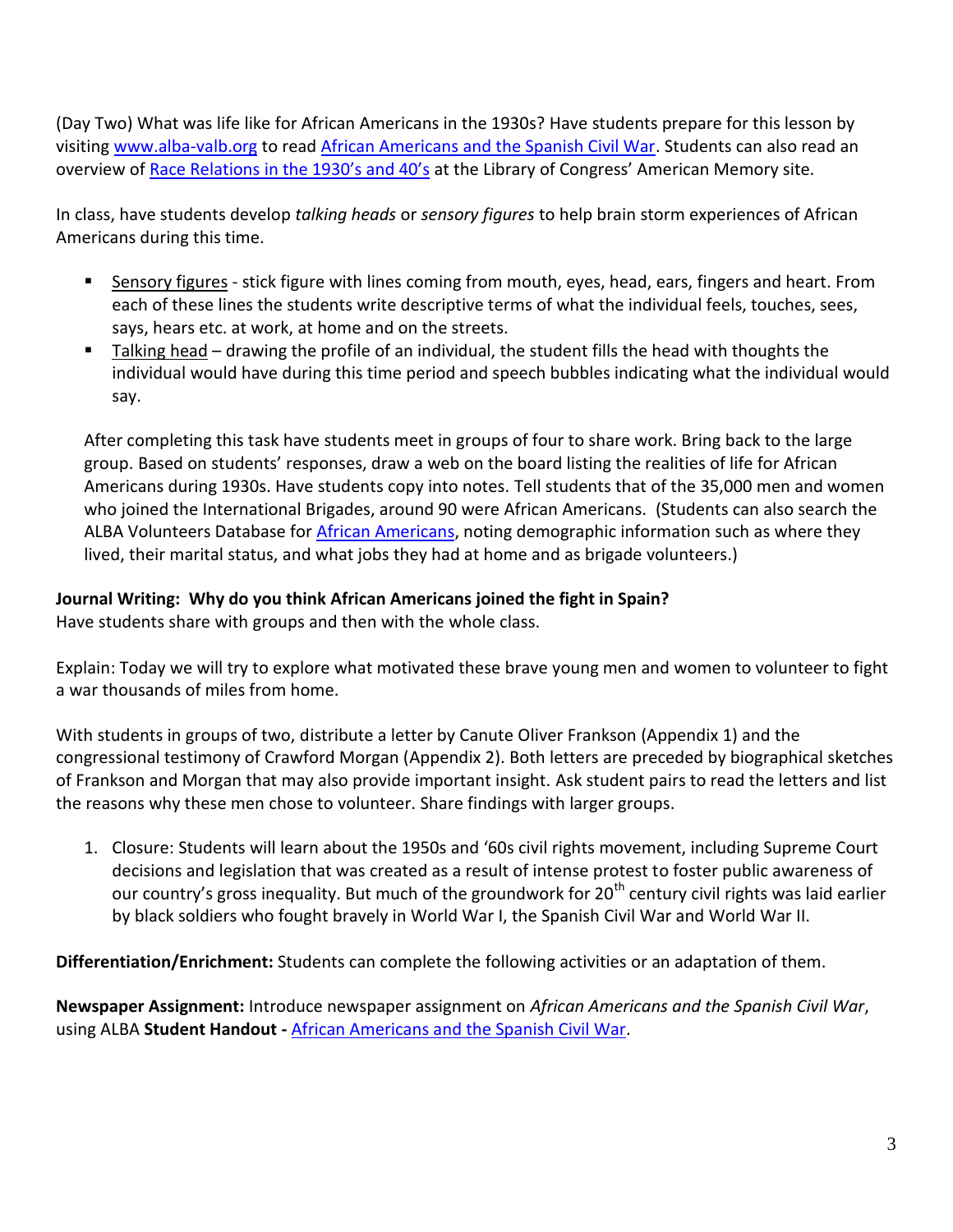In groups of four, students will create a newspaper from the time period leading up to (and including) the beginning of the Spanish Civil War. Each group will be responsible for a total of **eight entries** into their newspaper. Each person in the group will be responsible for two entries into the newspaper.

Each entry should cover one of the following issues (underlined terms should be researched and explained – a list of potential sources is in Appendix 3):

- **What effect did the horrors of WWI have on the American public?** Desire for foreign policy of isolationism and a return to normalcy. **What were the racial policies of the South?** Jim Crow, lynching, great migration, Ku Klux Klan.:
- **What was life like for African Americans in northern cities?** Great migration, *s*egregation, race riots, economic inequality, Ossian Sweet trial
- **How did the US economy impact the African American struggle in 1930s?**  Growing African American middle class, Harlem Renaissance, interest in the Communist party, FDR's Black Cabinet, participation in political process, support for labor movement, NAACP.
- **How did the Russian Revolution affect African Americans?** US Communist Party, Scottsboro Case
- **How did the fascist invasion of Ethiopia impact African Americans?** Seen as fight against 'global Jim Crow'
- **What was the United State's foreign policy position in regards to Ethiopia and then Spain?** FDR's Quarantine speech, Neutrality Act of 1937
- **Why did African Americans choose to fight in the International brigades?** Letter from Canute Oliver Frankson and testimony of Crawford Morgan.

Each person must choose **two** of the following types of submissions for their entries. Each group's newspaper must have at least four articles. Note: handout examples of each of these formats from local paper.

- Editorial comic or political cartoons
- Letter to Editor
- Editorial commentary
- News article

Explain the importance of becoming an expert in order to write these articles. Distribute above questions on a separate sheet and make links available to students. Students will break into groups and decide on what articles they will write. The remainder of the time should be focused on writing the articles and completing layout on poster board or through newsletter software available as a Microsoft Template.

## **Assessment:**

Authentic assessment might include the presentation of findings from the primary and secondary documents/sources with a rubric created from one or more of the Common Core standards listed above. For example, students could be assessed on how well they integrated primary and secondary sources for the purpose of understanding the concept of motivation ([CCSS.ELA-Literacy.RH.11-12.9](http://www.corestandards.org/ELA-Literacy/RH/11-12/9/) )

**Appendix 1: Short Biography and Letter from Canute Frankson**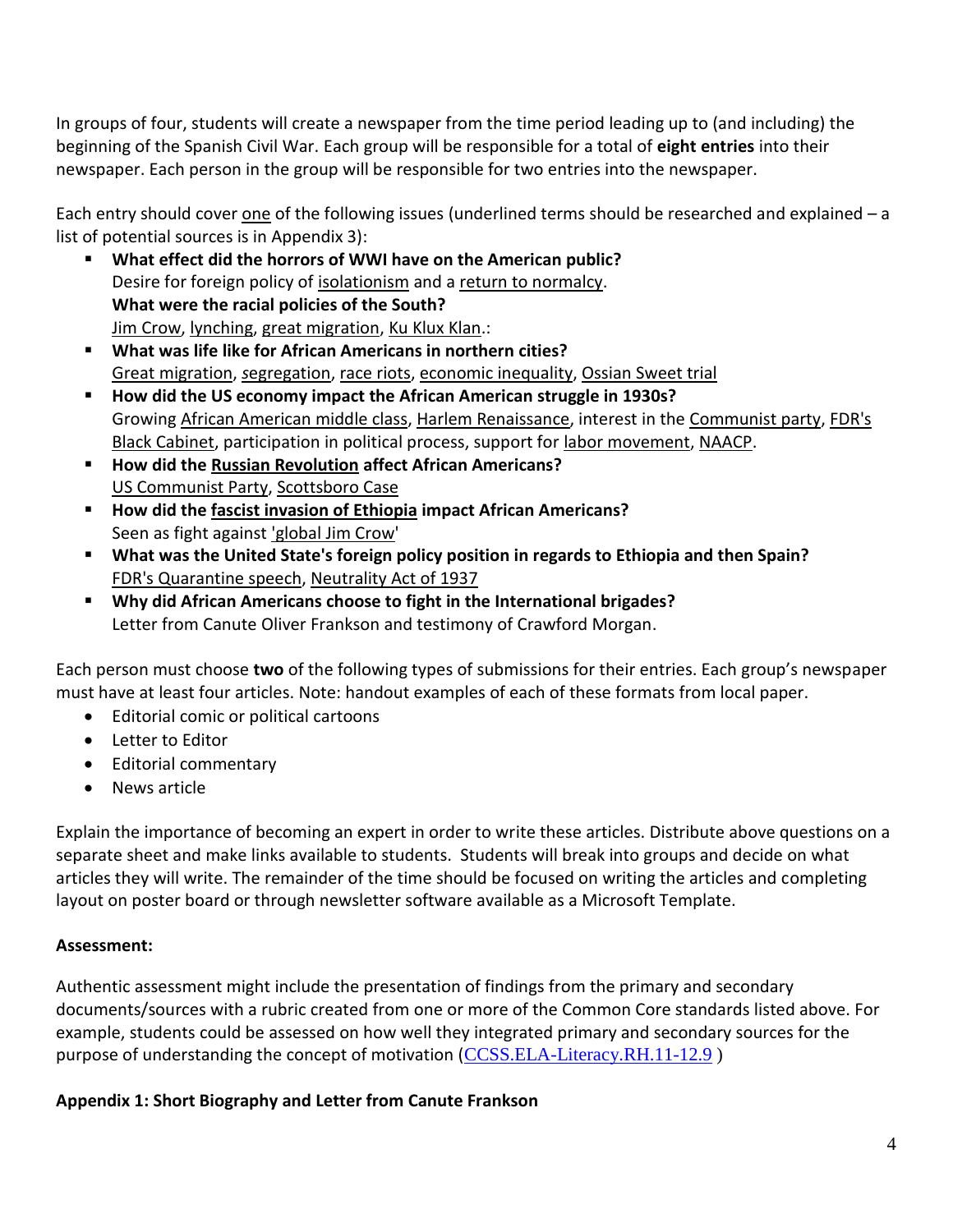**Frankson, Kanute.** (Oliver)**,** b. June 13 (April 13), 1890, Parish of St. Catherine, Jamaica, to the US April 30, 1917; African American, Possibly attended college, Separated (Divorced), Mechanic, CP December 1934 section organizer; Sailed April 21, 1937 aboard the *Queen Mary*, Arrived in Spain on May 10, 1937, Served with the International Auto Park, Albacete, Chief Mechanic, Returned to the US on September 24, 1938, aboard the *President Harding*, d. 1940s in an auto accident.

From Canute Frankson

 Albacete, Spain July 6, 1937

My Dear Friend:

 $\overline{a}$ 

I'm sure that by this time you are still waiting for a detailed explanation of what has this international struggle to do with my being here. Since this is a war between whites who for centuries have held us in slavery, and have heaped every kind of insult and abuse upon us, segregated and jim-crowed us; why I, a Negro, who have fought through these years for the rights of my people am here in Spain today.

Because we are no longer an isolated minority group fighting hopelessly against an immense giant, because, my dear, we have joined with, and become an active part of, a great progressive force, on whose shoulders rests the responsibility of saving human civilization from the planned destruction of a small group of degenerates gone mad in their lust for power. Because if we crush Fascism here, we'll save our people in America, and in other parts of the world, from the vicious prosecution, wholesale imprisonment, and slaughter which the Jewish people suffered and are suffering under Hitler's Fascist heels.

 All we have to do is to think of the lynching of our people. We can but look back at the pages of American history stained with the blood of Negroes, stink with the burning bodies of our people hanging from trees; bitter with the groans of our tortured loved ones from whose living bodies, ears, fingers, toes, have been cut for souvenirs — living bodies into which red-hot pokers have been thrust. All because of a hate created in the minds of men and women by their masters who keep us all under their heels while they such our blood, while they live in their bed of ease by exploiting us.

But these people who howl like hungry wolves for our blood, must we hate them? Must we keep the flame which these mastered kindled constantly fed? Are these men and women responsible for the programs of their masters, and the conditions which force them to such degraded depths? I think not. They are tools in the hands of unscrupulous masters. These same people are as hungry as we are. They live in dives and wear rags the same as we do. They too are robbed by the masters, and their faces kept down in the filth of a decayed system. They are our fellowmen. Soon and very soon they and we will understand. Soon many Angelo Herndons<sup>1</sup> will rise from among them, and from among us, and will lead us both against those who live by the stench of our bunt flesh. We will crush them. We will build us a new society-a society of peace and plenty. There will be no color line, no jim- crow trains, no lynching. That is why, my dear, I'm here in Spain.

 On the battlefields of Spain we fight for the preservation of democracy. Here, we're laying the foundation for world peace, and for the liberation of my people, and of the human race. Here, where we're engaged in one of the most bitter struggles of human history, there is no color line, no discrimination, no race hatred. There's only one hate, and that is the hate for fascism. We know who are enemies are. The Spanish people are very sympathetic towards us. They are lovely people. I'll tell you about them later.

<sup>&</sup>lt;sup>1</sup> Angelo Herndon was an African American communist convicted for violating Georgia's criminal insurrection law after he helped organize an interracial hunger march in Atlanta in 1932. In 1937 the United States Supreme Court found Georgia's insurrection law to be unconstitutional.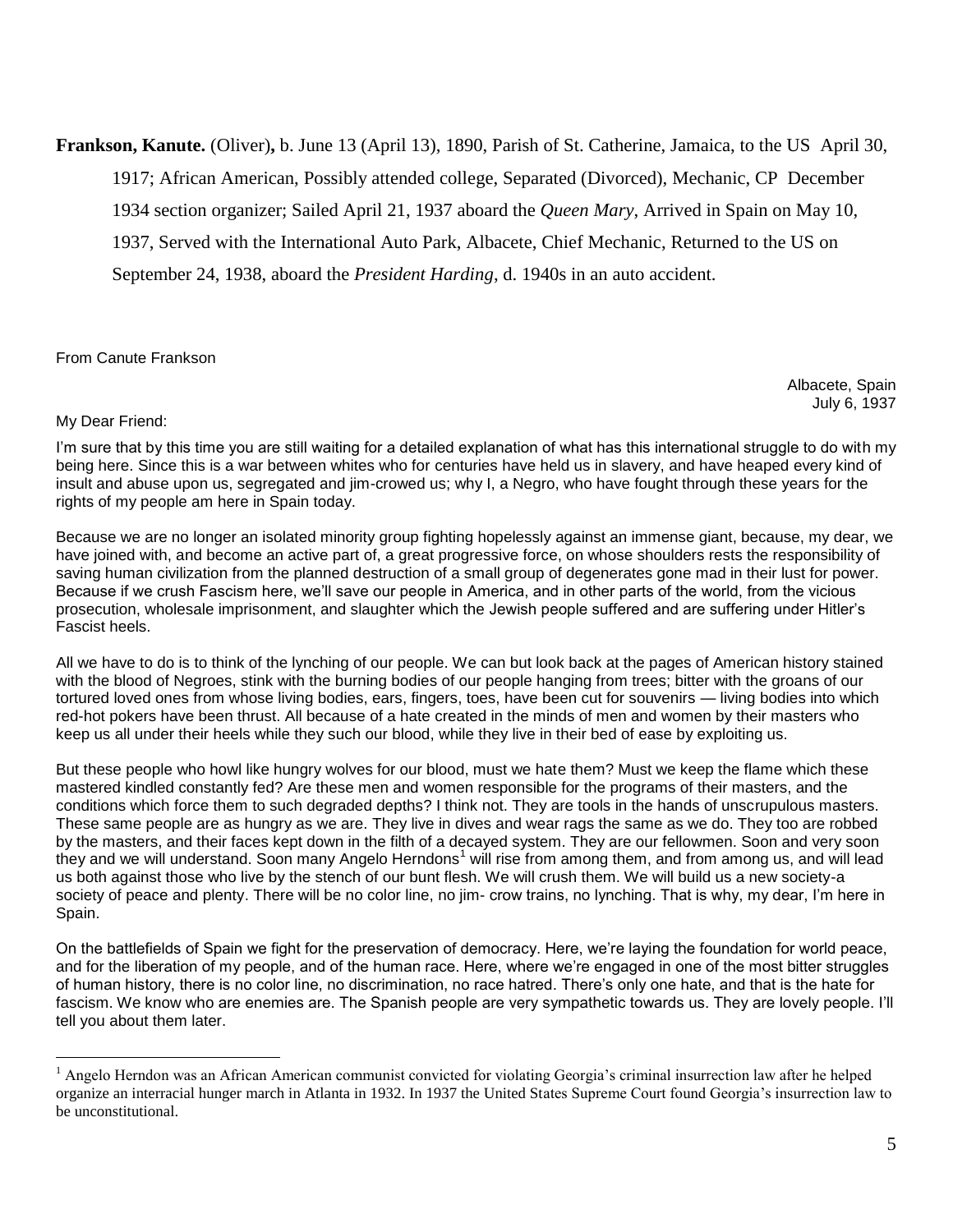I promised not to preach, but by all indications this seems more like a sermon than a letter to an old friend. But how can I help it, being face to face with such trying circumstances? I'm quite conscious of the clumsiness of my effort to write you an intimate letter, but your knowledge of my earnestness and sincerity, with your intelligence and patience will enable you to understand and be tolerant. Later, after I've overcome this strain, I'm sure I'll be able to write more intimately. The consciousness of my responsibility for my actions has kept me under terrific strain. Because I think it has caused you a lot of unpleasantness.

Don't think for one moment that the strain of this terrible war or the many miles between us has changed my feelings towards you. Our friendship has meant a great deal to me, and still means much to me. I appreciate it because it has always been a friendship of devoted mutual interest. And I'll do whatever is within my power to maintain it.

 No one knows the time he'll die, even under the most favorable conditions. So I, a soldier in active service, must know far less about how far or how close is death. But as long as I hold out I'll keep you in touch with events. Sometimes when I go to the front the shells drop pretty close. Then I think it is only a matter of minutes. After I return here to the base I seem to see life from a new angle. Somehow it seems to be more beautiful. I'd think of you, home and all my friends, then get to working more feverishly than ever. Each of us must give all we have if this Fascist beast is to be destroyed.

 After this is over I hope to share my happiness with you. It will be a happiness which could not have been achieved in any other way than having served in a cause so worthy. I hope that the apparent wrong which I committed may be compensated for by the service I'm giving here for the cause of democracy. I hope that you're well, and that you will, or have, forgiven me. My sincere desire is that you are happy, and when this is over that we meet again. But if a Fascist bullet stops me don't worry about it. If I am conscious before I die I don't think I'll be afraid. Of one thing I 'm certain: I'll be satisfied that I've done my part.

 So long. Until some future date. One never knows when there'll be time to write. There's so much to do, and so little time in which to do it. Love.

Salude.

**Canute** Canute Canute Canute

#### **Appendix 2: Short Biography of Crawford Morgan, and excerpts of his congressional testimony**

**Morgan, Crawford.** b. Nov. 4, 1910, Rockingham, North Carolina. While still a child, he moved with his family to Norfolk, Virginia where he attended high school. After graduation, Morgan studied to become a printer. In 1932, he joined the Young Communist League. During the Depression he became involved in organizations of the unemployed in New York and was on one occasion arrested in a demonstration at the Home Relief Bureau. On March 10, 1937 Morgan boarded the Washington bound for France. In Spain he was assigned to the infantry attached to the Mackenzie-Papineau Battalion and later transferred to the Lincoln-Washington Battalion. His battalion went into action at the end of August 1937 on the Aragon front and Morgan received a leg wound storming the town of Quinto. After recovery, Morgan rejoined the Lincoln-Washington Battalion's Third Company. This was shortly after the action at Fuentes de Ebro in October 1937. Complications from his leg wound resulted in his transfer to the XVth Brigade's Transport Unit where Morgan remained for the remainder of the war. Morgan returned from Spain, on the SS Paris, on December 15, 1938. In August 1942 Morgan enlisted in the U.S. Army and served in an all-black unit, until May 1946. After leaving the army Morgan resided in Norfolk, Virginia and worked as a truck driver until 1949. He later returned to New York and became an offset printer. He died August 27, 1976.

#### *Excerpts of Congressional Testimony of Crawford Morgan*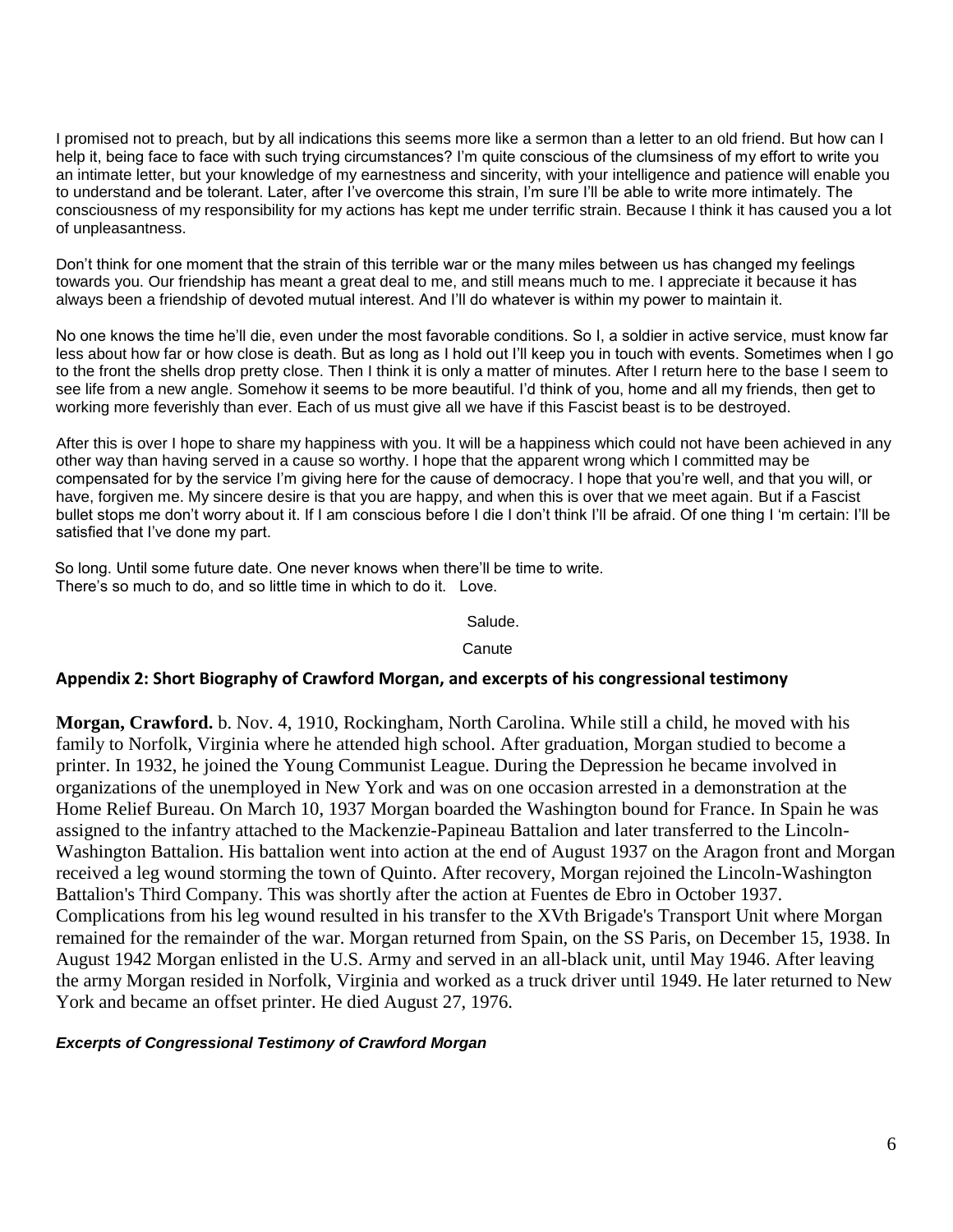In September 1954, the Veterans of the Abraham Lincoln Brigade (VALB) were brought before the Subversive Activities Control Board (SACB) in response to a petition by U.S. Attorney General Herbert Brownell to classify the VALB as a subversive organization.

On September 15 and 16, 1954, Crawford Morgan, an African-American member of VALB, testified before the SACB. The following are excerpts:

Note: The following is taken from the book, *"This Ain't Ethiopia, But It'll Do: African-Americans in the Spanish Civil War,"*  by Danny Duncan Collum, Editor, and Victor A. Berch, Chief Researcher.

#### SACB: **Did you have any understanding, Mr. Morgan, before you went to Spain, of what the issues were connected to that war?**

Morgan: I felt that I had a pretty good idea of what fascism was and most of its ramifications. Being aware of what the Fascist Italian government did to the Ethiopians, and also the way that I and all the rest of the Negroes in this country have been treated ever since slavery, I figured I had a pretty good idea of what fascism was.

We have quite a few fascist tendencies in this country. Didn't come to the point of taking up arms and killing a lot of people, but for the longest time Negroes have been getting lynched in this country by mobs, and that was fascism on a small scale.

But over there [in Spain] it was one whole big group against the other. It was the Franco group that didn't like democracy. And they rebelled against the people after the 1936 elections and tried to stick their ideas down the throats of the freedom-loving people of Spain. So I, being a Negro, and all of the stuff that I have had to take in this country, I had a pretty good idea of what fascism

was and I didn't want no part of it. I got a chance to fight it there with bullets and I went there and fought it with bullets. If I get a chance to fight it with bullets again, I will fight it with bullets again.

#### SACB: **Mr. Morgan, were those thoughts in your mind before you went to Spain?**

Morgan: Ever since I have been big enough to understand things I have rebelled. As a small child of three or four years old I would rebel at human injustice in the way I understood it at that age. And as long as I have been able to remember, up until now, the government and a lot of people have treated me as a second-class citizen. I am 43 years old, and all my life I have been treated as a second-class citizen, and naturally if you always have been treated like one you start feeling it at a very tender age.

With Hitler on the march, and fascism starting the fight in Spain, I felt that it could serve two purposes: I felt that if we cold lick the Fascists in Spain, I felt that in the trend of things it would offset a bloodbath later. I felt that if we didn't lick Franco and stop fascism there, it would spread over lots of the world. And it is bad enough for white people to live under fascism, those of the white people that like freedom and democracy. But Negroes couldn't live under it. They would be wiped out.

#### SACB: **Were you aware, at any time, that you were a member of the International Brigades, of receiving any different treatment because of your race?**

Morgan: No, from the time I arrived in Spain until after the time I left, for that period of my life, I felt like a human being, like a man. People didn't look at me with hatred in their eyes because I was black, and I wasn't refused this or refused that because I was black. I was treated like all the rest of the people were treated, and when you have been in the world for quite a long time and have been treated worse than people treat their dogs, it is quite a nice feeling to go someplace and feel like a human being.

#### **Appendix 3: Online Sources for Newspaper Article Research**

**<http://teachingamericanhistory.org/> (Information on "return to normalcy," FDR's Quarantine Speech, Neutrality Act of 1937)**